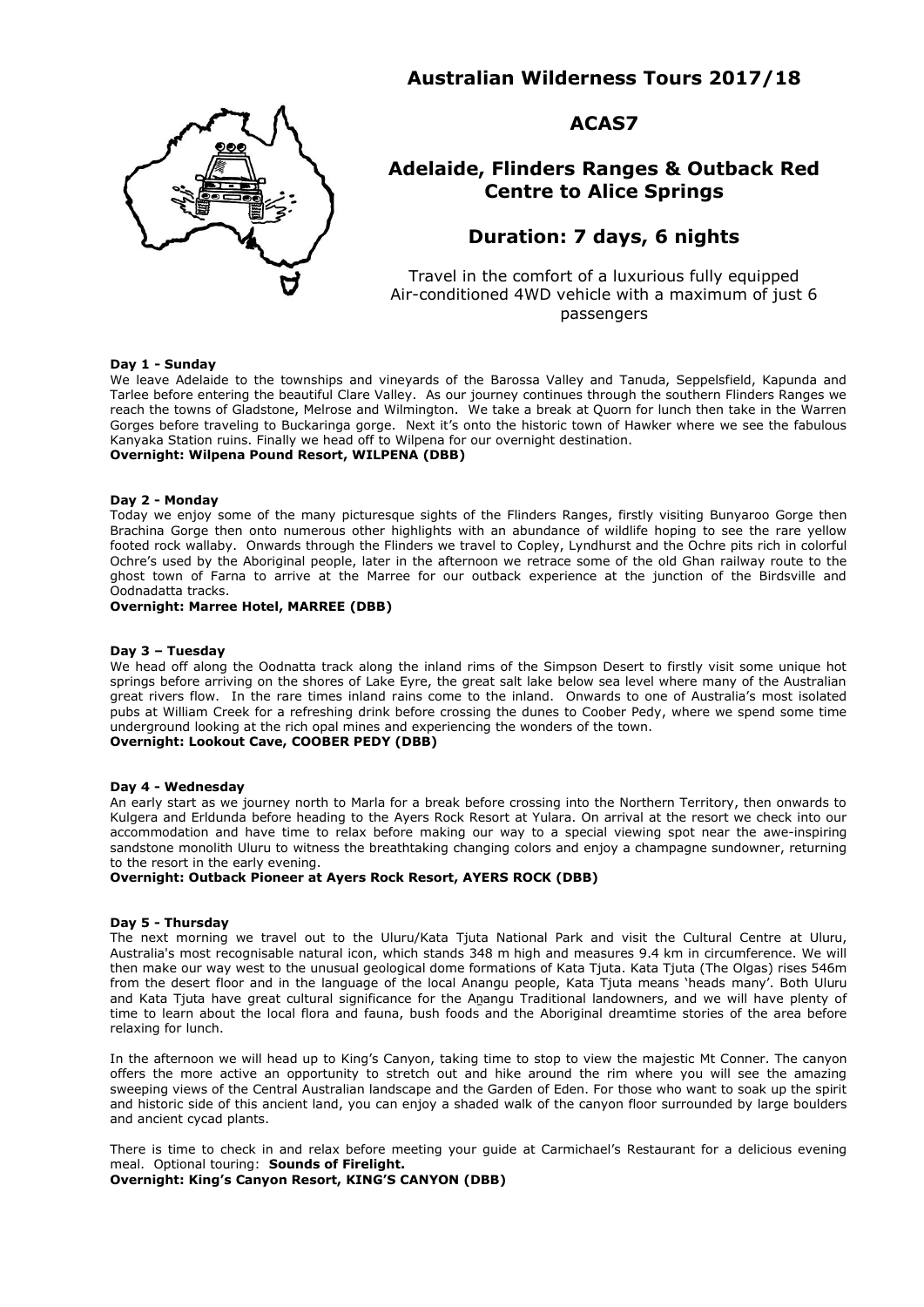#### **Day 6 - Friday**

We leave Kings Canyon at 8.00am and travel the Mereenie Loop through some beautiful desert country and encounter an endless amount of changing scenery as we traverse Gardiners Range and other highlights before turning off to travel to Gosses Bluff, thought to be an impact crater formed by a huge comet crashing to earth leaving an impact surface of 5km diameter. Here we will enjoy a picnic lunch.

We then travel to Tylers Pass to view the impact crater of Gosses Bluff and surrounding landscape. We travel to Redbank Gorge, a very narrow gorge with cathedral-height walls towering above very deep and very cold waterholes. This gorge is nestled at the base of Mt Sonder in the West MacDonnell National Park, and is a refuge to many threatened species of plant and animal.



We leave Redbank Gorge and travel to Glen Helen to conclude our day. This is where it appears that the MacDonnell Ranges parts to let the Finke River continue its journey on to the Simpson Desert. It provides another permanent waterhole at the base of the gorge which is very good for swimming. Here we will stay overnight and enjoy the striking backdrop of the red towering gorge walls while eating and resting. You will also be able to see some of Namatijira's painting on the walls in the Namatijira Restaurant.

You will have the option to do helicopter flights and swim in the gorge. **Overnight: Glen Helen Resort, Glen Helen (DBBL)**

#### **Day 7 - Saturday**



We depart Glen Helen and travel to Ormiston Gorge, where we find more spectacular geology and landforms with towering red walls in the gorge and a near permanent water hole estimated to be around 14metres deep at the southern end. One stands amazed at the picturesque scenery found here. The area is also known for its variety of native fauna and flora. We take a morning tea break before departure to the Ochre Pitts, which the desert Aboriginal people used as a mine for rich mineral ochre. You will notice the rock formation of the earthy colours which looks like a painting with the colours of ochre oozing from it. These colours are the raw materials used for paintings and for ceremonial body decoration.

Leaving the Ochre Pitts we travel to Ellery Creek Big Hole, a spectacular waterhole which also cuts through a gorge in the West MacDonnell Ranges as a result of huge floods over the years. The floods have unlocked some amazing geology and is recognised internationally as a world geological site.

We then travel to Standley Chasm which has been gouged into tough sandstone through the West MacDonnell Range by floods over the years by Angkerle Creek, a tributary of the Finke River system. The deep red cliffs on either side rise up to 80metres above the floor of the chasm, and when the sun shines directly into the chasm they turn a fiery red. The walk into the chasm is along the creek with spring fed pools of water, creating a lush gully floor of many species of ferns and cycad palms. Here we will enjoy a relaxed lunch in all the beauty of the gorge.

We leave Standley Chasm and travel to Simpsons Gap, one of the most prominent gaps in the West MacDonnell Ranges. At dawn and dusk it is renowned as a place to see the Black Footed Wallabies. It is also an important spiritual site to the Arrernte Aboriginal people where several dreaming trails and stories cross. It is a stronghold for rare and relict plants.

We conclude our journey leaving Simpsons Gap later in the afternoon and travel the remaining few kilometres into Alice Springs to conclude our journey.